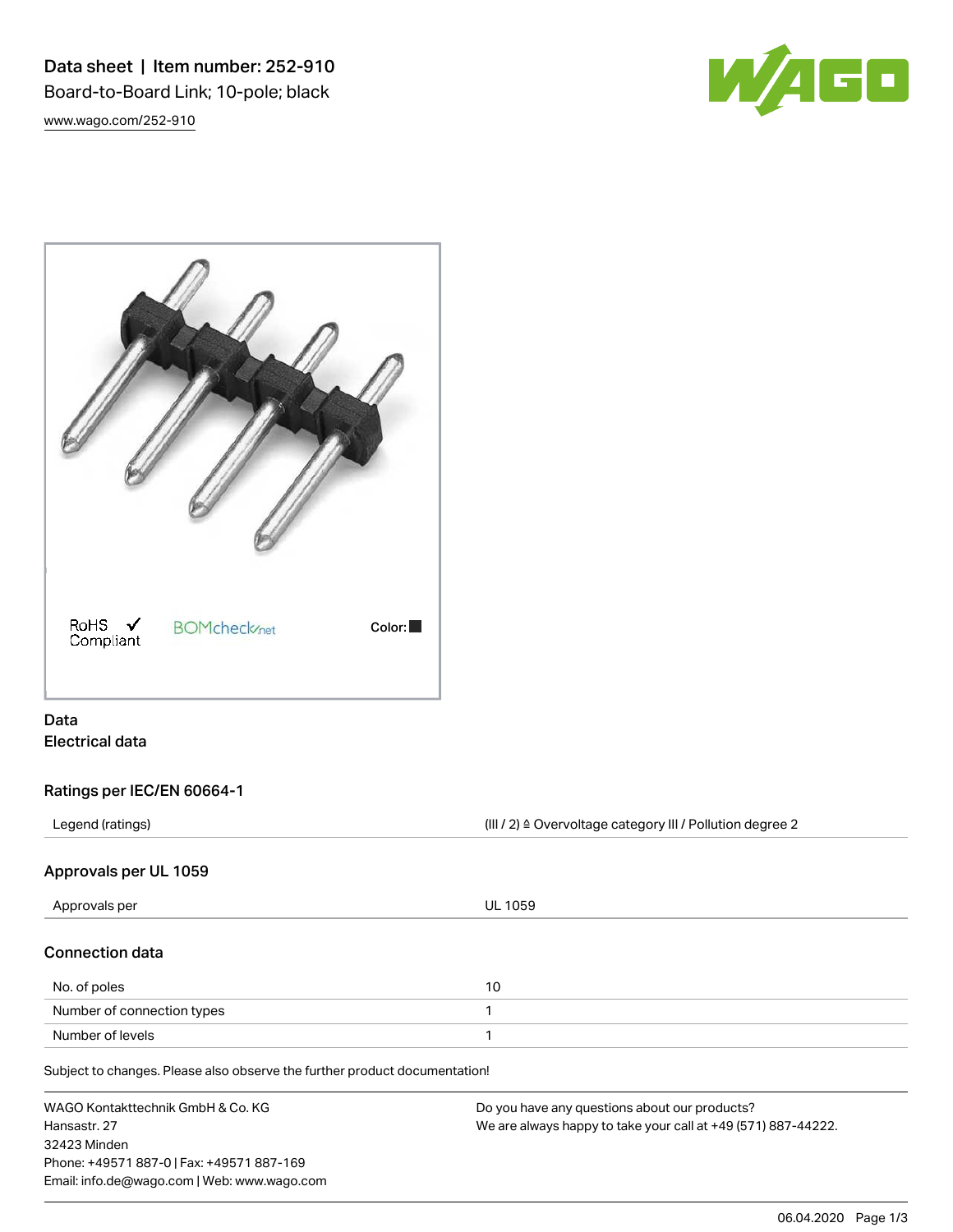

## Geometrical Data

| Pin spacing                        | 3.5 mm / 0.138 inch             |
|------------------------------------|---------------------------------|
| Solder pin length                  | 3.5 <sub>mm</sub>               |
| Solder pin diameter                | 1 <sub>mm</sub>                 |
| Drilled hole diameter (tolerance)  | $1.2$ (+0.05) mm                |
| Mechanical data                    |                                 |
| Suitable                           | pin spacing 3.5 mm / 0.138 inch |
| Plug connection                    |                                 |
| Contact type (pluggable connector) | Male connector/plug             |
| Connector connection type          | for PCBs                        |
| <b>PCB</b> contact                 |                                 |
| PCB contact                        | <b>THT</b>                      |
| <b>Material Data</b>               |                                 |
| Color                              | black                           |
| Weight                             | 1 <sub>g</sub>                  |
| <b>Commercial data</b>             |                                 |
| Product Group                      | 4 (Printed Circuit)             |
| Packaging type                     | <b>BOX</b>                      |
| Country of origin                  | DE                              |
| <b>GTIN</b>                        | 4044918506830                   |
| Customs Tariff No.                 | 85369010000                     |
| Counterpart                        |                                 |
| <b>Downloads</b><br>Documentation  |                                 |
|                                    |                                 |
| <b>Additional Information</b>      |                                 |

Subject to changes. Please also observe the further product documentation!

Technical explanations and policy and the control of the Apr 3, 2019 pdf pdf

WAGO Kontakttechnik GmbH & Co. KG Hansastr. 27 32423 Minden Phone: +49571 887-0 | Fax: +49571 887-169 Email: info.de@wago.com | Web: www.wago.com

Do you have any questions about our products? We are always happy to take your call at +49 (571) 887-44222.

3.6 MB

[Download](https://www.wago.com/de/d/1435602)